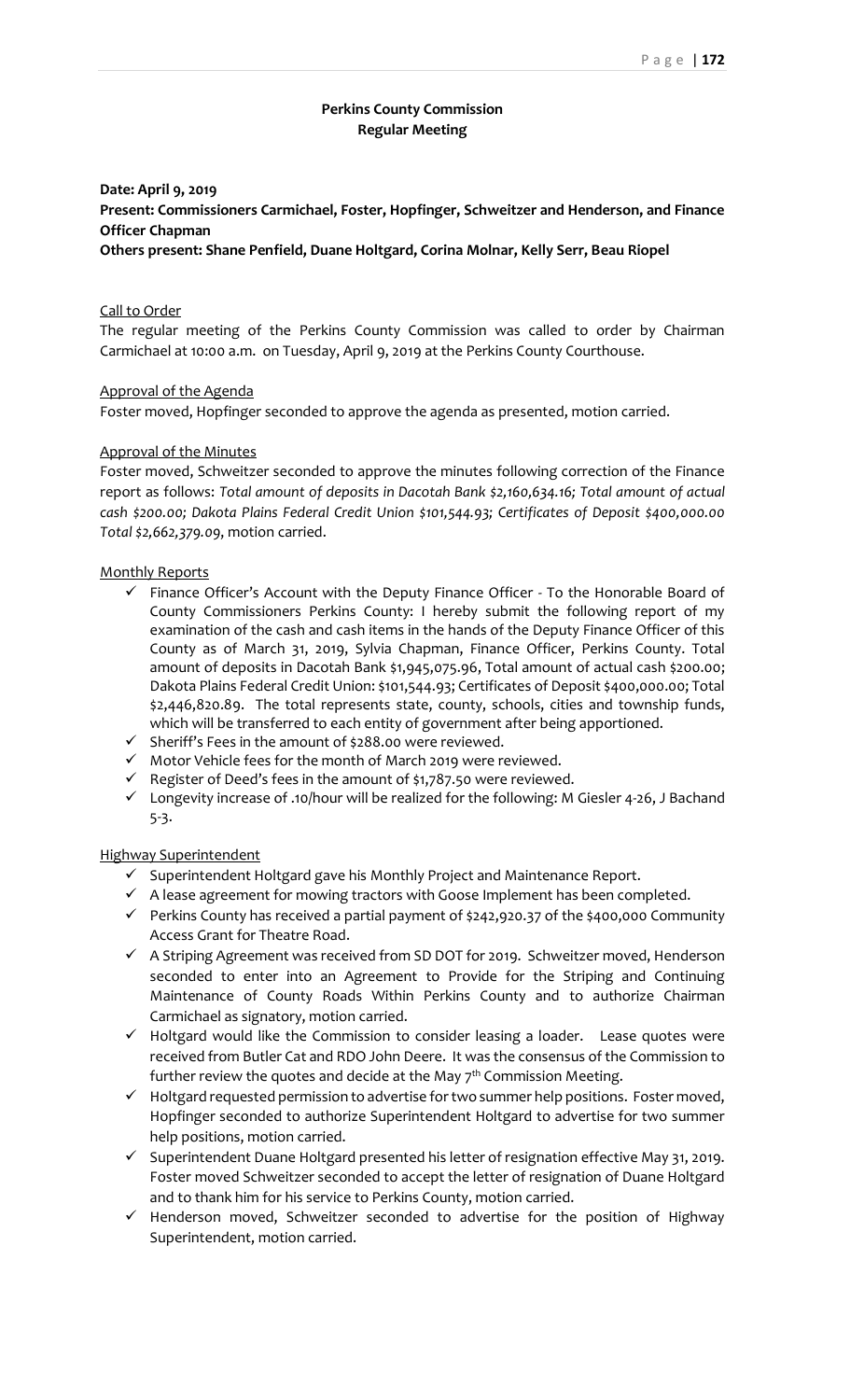#### Resolution 2019-2

Foster moved, Hopfinger seconded to approve Resolution 2019-2 Bridge Reinspection Program Resolution For Use With SDDOT Retainer Contracts**,** roll call vote: Foster aye, Hopfinger aye, Schweitzer aye, Henderson aye, Carmichael aye, motion carried.

# *Resolution 2019-2 Bridge Reinspection Program Resolution For Use With SDDOT Retainer Contracts*

*WHEREAS, Title 23, Section 151, United States Code and Title 23, Part 650, Subpart C, Code of Federal Regulations, requires initial inspection of all bridges and reinspection at intervals not to exceed two years with the exception of reinforced concrete box culverts that meet specific criteria. These culverts are re-inspected at intervals not to exceed four years.*

*THEREFORE, Perkins County is desirous of participating in the Bridge Inspection Program using Bridge Replacement funds.*

*The County requests SDDOT to hire Brosz Engineers, Inc (Consulting Engineers) for the inspection work. SDDOT will secure federal approvals, make payments to the Consulting Engineer for inspection services rendered, and bill the County for 20% of the cost. The County will be responsible for the required 20% matching funds.*

#### Director of Equalization Review

The Commission conducted a review of the Director of Equalization. The Commission thanked DOE Corina Molnar for her professionalism and gave her a favorable review.

#### Boiler Repair

Foster moved, Schweitzer seconded to approve the proposal from Johnson Controls for the repair of the boiler in the amount of \$5,283.63, motion carried.

#### Resolution 2019-3

Henderson Moved, Foster seconded to introduce and approve Resolution 2019-3 Resolution for Declaration of Emergency/Disaster, roll call vote: Hopfinger aye, Schweitzer aye, Henderson aye, Foster aye, Carmichael aye, motion carried.

## *Resolution 2019-3 RESOLUTION FOR DECLARATION OF EMERGENCY/DISASTER*

*WHEREAS, Perkins County, South Dakota, has suffered damage, brought on by a severe winter storm that brought us rain, snow and damaging wind, on the date beginning March 13, 2019, and*

*WHEREAS, Perkins County has committed available resources and taken all possible actions within the jurisdictional boundaries to combat and to alleviate the emergency/disaster and local resources are not adequate to cope with the situation, and*

*WHEREAS, Perkins County continues to deal with the resulting flood and flood damage, and*

*NOW, THEREFORE, BE IT RESOLVED that Perkins County Board of County Commissioners for, and on behalf of the citizens of Perkins County, request the Governor of the State of South Dakota to petition the President of the United States to declare Perkins County, South Dakota an emergency/disaster area.*

#### Sheriff Training Opportunity

Sheriff Serr shared a training opportunity for a deputy sheriff with the Commission. The Drug and Financial Fraud Interdiction Training will be the week of April 29<sup>th</sup>. There is minimal cost associated with the training.